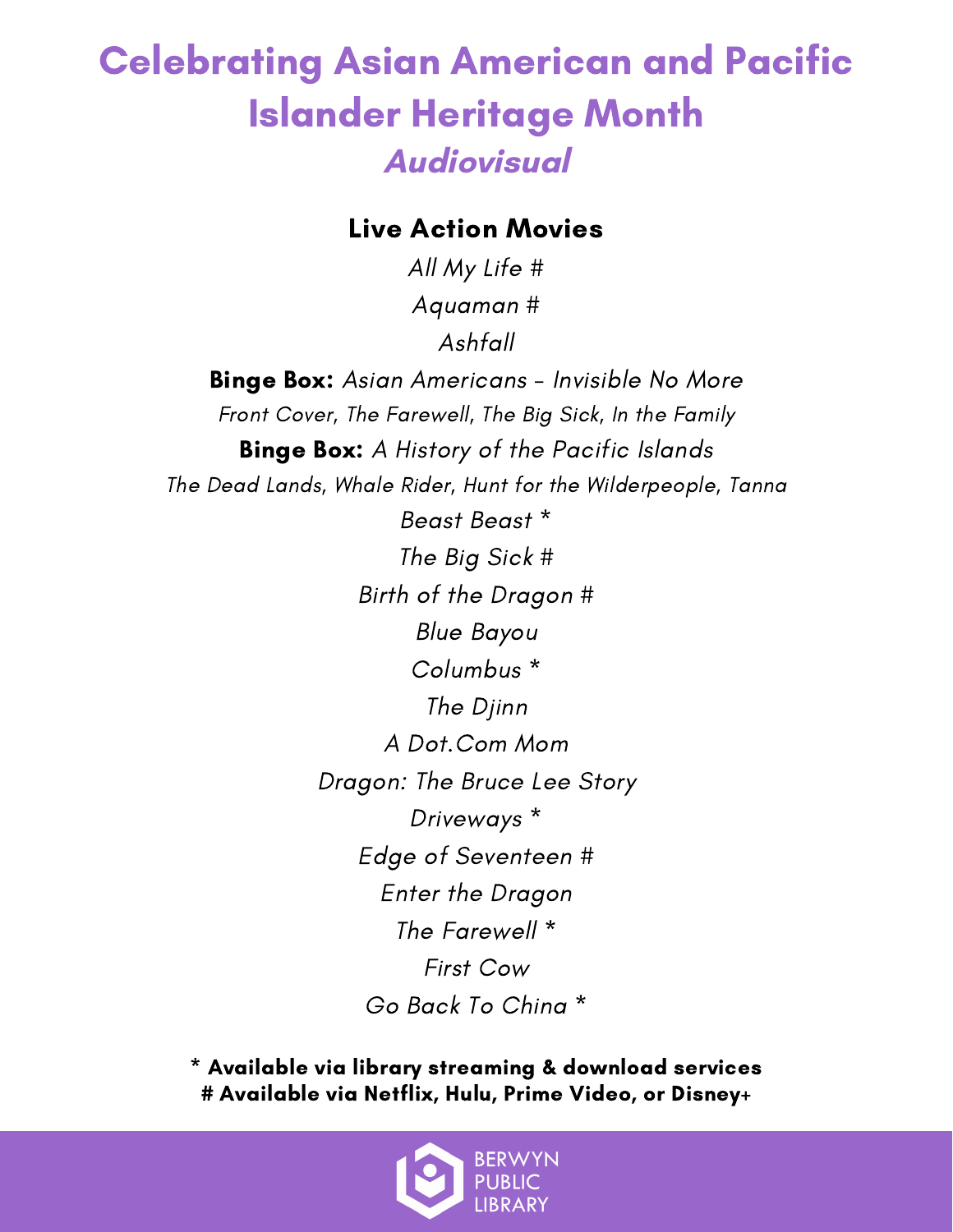# Celebrating Asian American and Pacific Islander Heritage Month

#### Live Action Movies (cont.)

A Great Wall Growing Up Smith \*  $H$ all Hustlers # The Jade Pendant \* The Joy Luck Club \*# The Killing Fields Learning to Drive Looking for Comedy in the Muslim World Lovebirds # Lucky Grandma \* The Man with the Iron Fists # Marry Me The Matrix Resurrections Meet the Patels \*# Minari Mississippi Masala Mortal Kombat # The Namesake Once Were Warriors \* One Night in Bangkok # The Possession of Hannah Grace

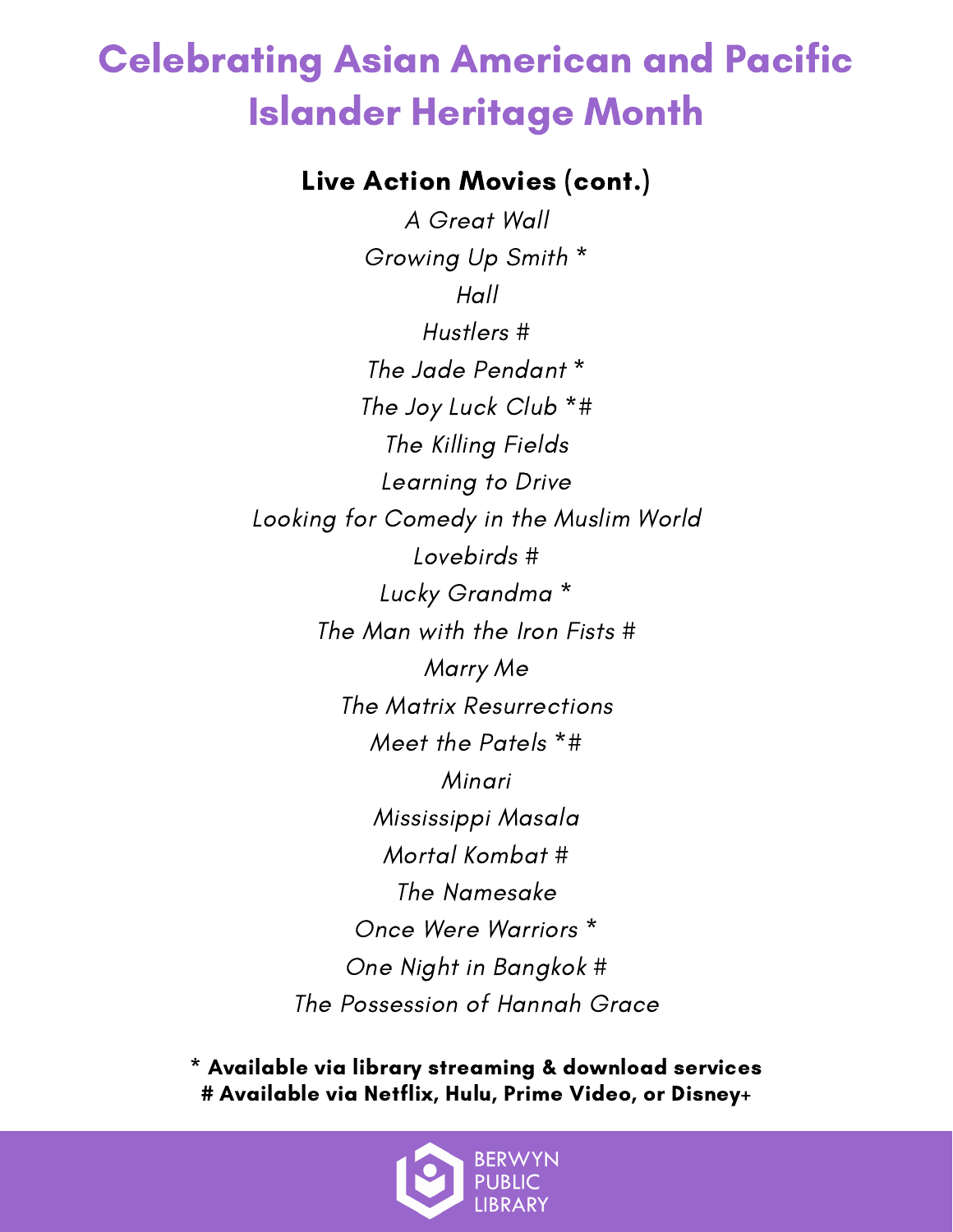## Celebrating Asian American and Pacific Islander Heritage Month

#### Live Action Movies (cont.)

Princess Kaiulani \*# The Road to Afghanistan Searching Shang-Chi and the Legend of the 10 Rings # Snake Eyes: G.I. Joe Origins The Sun Is Also A Star Vai Yellow Rose

#### Animated Movies

Abominable Batman: Soul of the Dragon # Moana # Mulan # Raya and the Last Dragon #  $Up#$ 

#### TV Shows

Elementary # Fresh Off the Boat # The Good Place # Killing Eve # The Terror: Infamy #